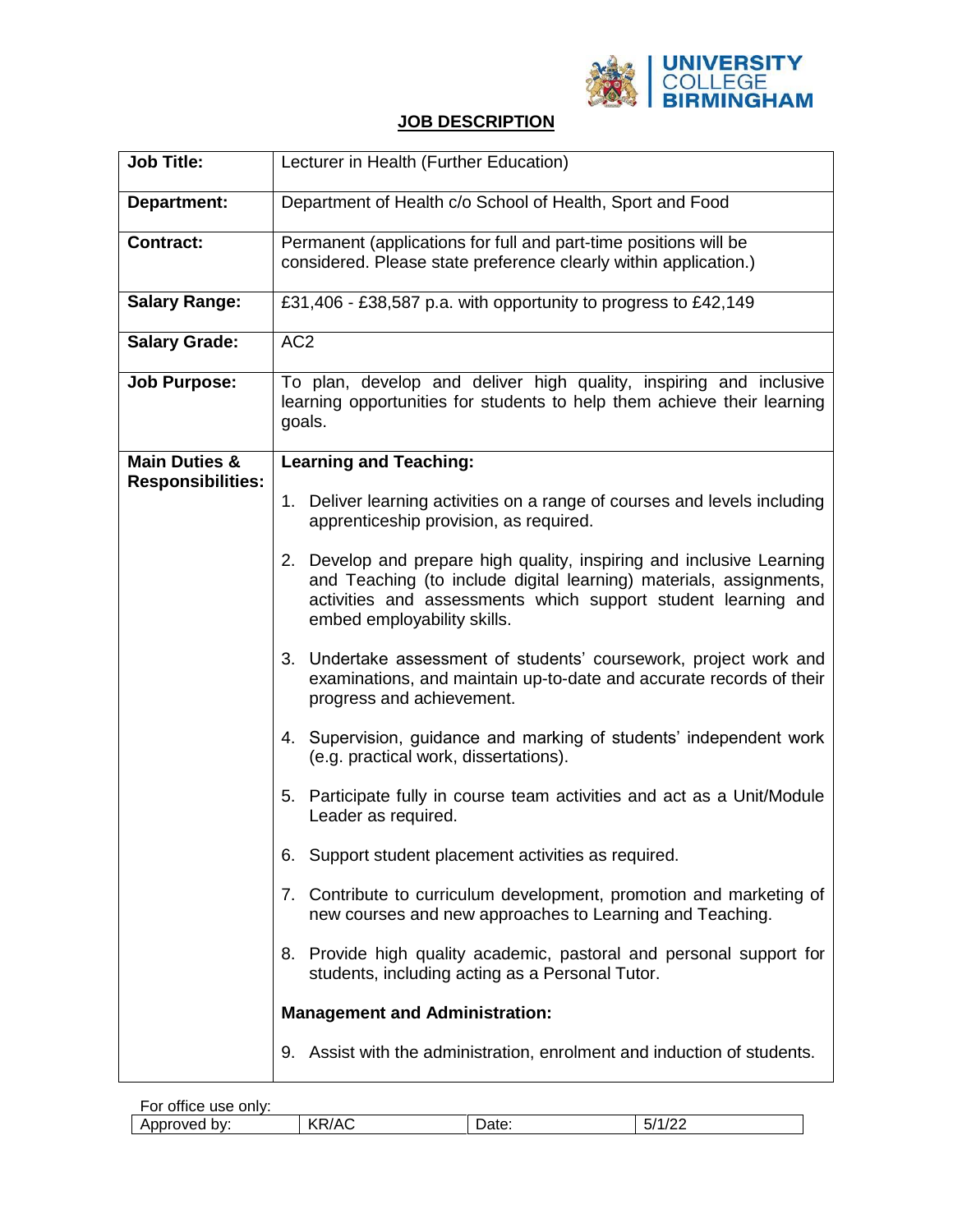

| 10. Contribute to the review of learning programmes, including<br>apprenticeship provision, e.g. retention, attendance, success,<br>progression and student satisfaction. |
|---------------------------------------------------------------------------------------------------------------------------------------------------------------------------|
| 11. Contribute to student recruitment through participation in marketing<br>and promotional events, such as open days/evenings.                                           |
| 12. Contribute to award boards, if required (HE).                                                                                                                         |
| <b>Liaison and Networking:</b>                                                                                                                                            |
| 13. Contribute to collaborative links with other programmes/subjects<br>and develop internal networks.                                                                    |
| 14. Develop links with external partners such as other educational<br>bodies, employers and professional bodies to foster collaboration.                                  |
| 15. Reflect and act upon feedback from students/peer observations to<br>enhance contribution and practice.                                                                |
| 16. Offer peer support and share good practice in all aspects of the<br>role.                                                                                             |
|                                                                                                                                                                           |
| General:                                                                                                                                                                  |
| 17. Engage in meaningful professional development and updating<br>relevant to the University and School objectives.                                                       |
| 18. Participate fully in team/Department/School meetings and planning<br>activities.                                                                                      |
| 19. Participate fully in annual review and other University processes.                                                                                                    |
| 20. Demonstrate a commitment to promoting the principles of Equality<br>and Diversity.                                                                                    |
| 21. Duty of care in respect of Health and Safety of self and others.                                                                                                      |
| 22. To commit to upholding the principles of Safeguarding and the<br>PREVENT agenda.                                                                                      |
| 23. To ensure practice is in line with the requirements of the General<br>Data Protection Regulations.                                                                    |

\*The above does not represent an exhaustive list of duties associated with this role.

| <br>only:<br>office use<br>For |                                      |                   |                         |  |
|--------------------------------|--------------------------------------|-------------------|-------------------------|--|
| Approved<br>bv:                | $\sqrt{2}$<br>२/AC<br>И<br>. .<br>N. | ∽<br>^†^<br>υαισ. | $\sqrt{2}$<br>F14<br>IJ |  |